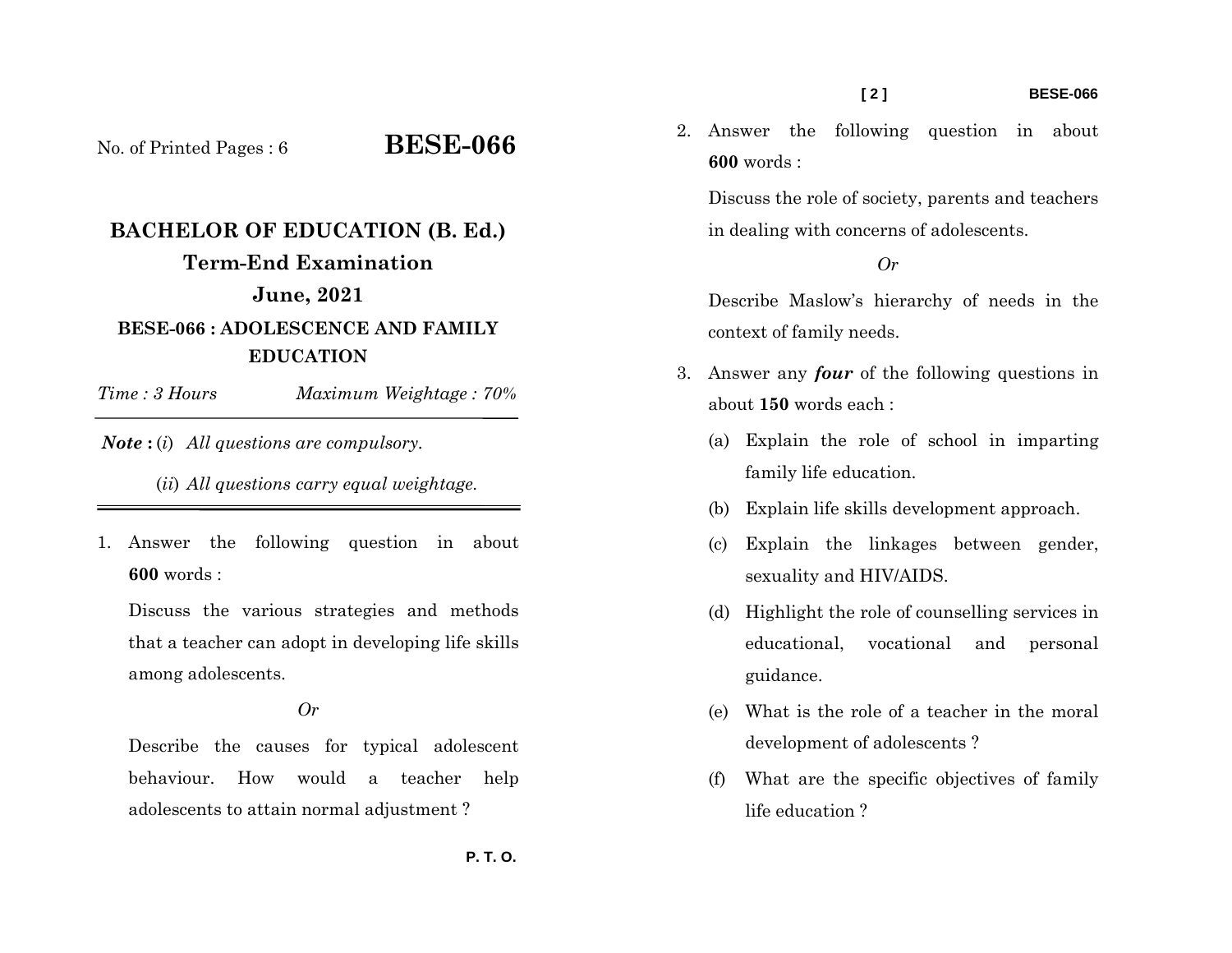**BESE-066** 

4. Answer the following question in about  $600$  words:

socio-cultural concerns **Describe** the of adolescents with suitable illustrations. As a teacher, how would you deal with such students to cope up with their concerns?

#### **BESE-066**

## **BESE-066**

शिक्षा स्नातक (बी. एड. ) सत्रांत परीक्षा जून, 2021 बी.ई.एस.ई.-066 : किशारोवस्था एवं परिवार शिक्षा समय : 3 घण्टे अधिकतम भारिता : 70% *नोट*: (i) सभी प्रश्न अनिवार्य हैं।  $(ii)$  सभी प्रश्नों की भारिता समान है। 1. निम्नलिखित प्रश्न का उत्तर लगभग 600 शब्दों में दीजिए : किशोरों में जीवन कौशलों को विकसित करने के लिए एक शिक्षक द्वारा अपनायी जाने वाली विविध युक्तियों तथा विधियों की चर्चा कीजिए।

#### अथवा

विशिष्ट किशोर व्यवहार के कारणों का वर्णन कीजिए। एक अध्यापक किशोरों के सामान्य समायोजन में कैसे मदद कर सकता है?